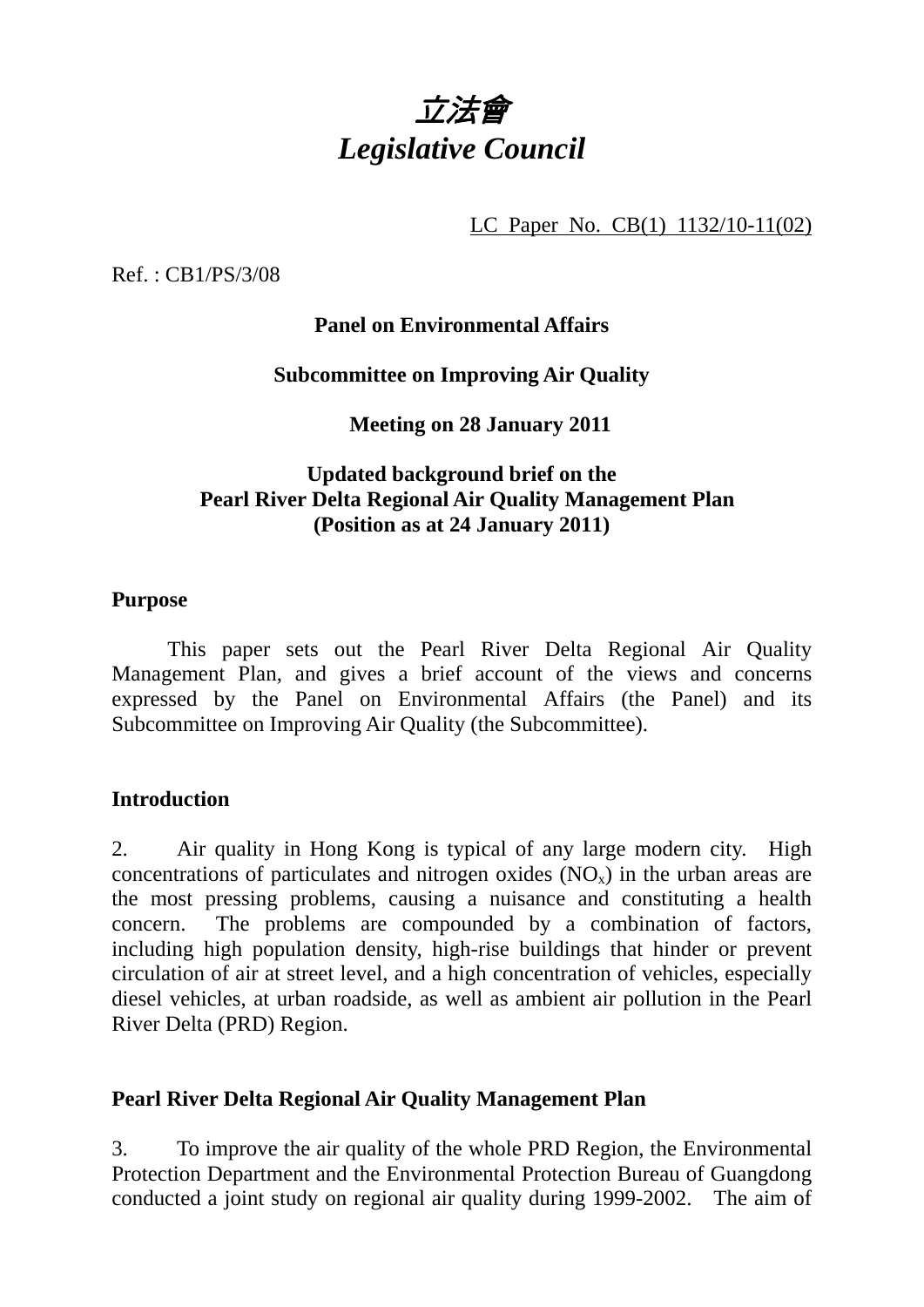the study is to analyze the relative significance of different industrial and commercial sources of pollution and their direct and indirect impacts on regional air quality so that air pollution measures can be prioritized accordingly. According to the findings of the study, the economy, population, electricity demand and vehicle mileage in the PRD Region will grow by 150%, 20%, 130% and 180% respectively from 1997 to 2010. In terms of total emissions, Hong Kong accounts for about 5% to 20% of regional air pollution while the PRD Economic Zone of the Mainland accounts for 80% to 95%. Given the continuous economic growth of the PRD Region, the extensive pollution in the region cannot be mitigated effectively with the existing improvement measures implemented by the two governments. To this end, the Hong Kong Special Administrative Region Government (HKSARG) and the Guangdong Provincial Government (GPG) reached a consensus in April 2002 to reduce by 2010, on a best endeavour basis, the regional emissions of sulphur dioxide  $(SO<sub>2</sub>)$ , NO<sub>x</sub>, respirable suspended particulates (RSP) and volatile organic compounds (VOC) by 40%, 20%, 55% and 55% respectively, using 1997 as the base year. In December 2003, the two governments jointly drew up the Pearl River Delta Regional Air Quality Management Plan (the Management Plan) with a view to meeting the emission reduction targets. The Pearl River Delta Air Quality Management and Monitoring Special Panel (Special Panel) was also set up under the Hong Kong/Guangdong Joint Working Group on Sustainable Development and Environmental Protection to follow up on the tasks under the Management Plan.

### **Progress of emission reduction**

4. Details of the emission levels of all the four major pollutants as at the end of December 2010 are as follows –

|                 | <b>Emission Level</b><br>in 1997<br>(Tonnes) | <b>Change in</b><br><b>Emission Level</b><br>during $1997 - 2008$ <sup>1</sup> | <b>Emission Reduction</b><br><b>Target for 2010</b> |
|-----------------|----------------------------------------------|--------------------------------------------------------------------------------|-----------------------------------------------------|
| SO <sub>2</sub> | 66 200                                       | $-13%$                                                                         | $-40%$                                              |
| $NO_{x}$        | 124 000                                      | $-29%$                                                                         | $-20%$                                              |
| <b>RSP</b>      | 11 500                                       | $-54%$                                                                         | $-55%$                                              |
| VOC             | 68 800                                       | $-50\%$                                                                        | $-55\%$                                             |

The Administration expects that the  $SO<sub>2</sub>$  emissions from the power sector will continue to drop in the run up to 2010 as the two local power companies are on

The percentage changes in emission levels between 1997 and 2008 are preliminary figures.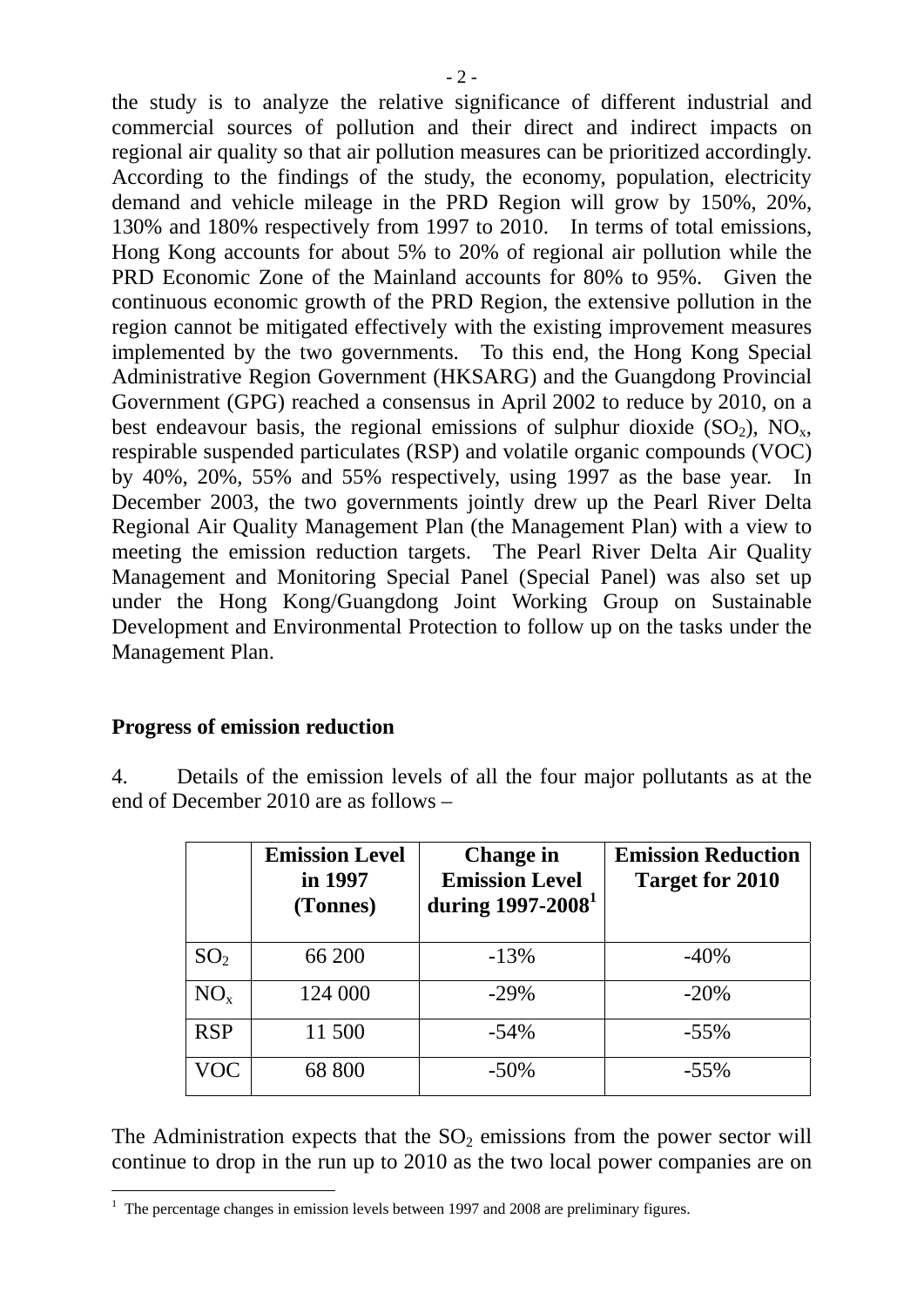track for retrofitting their coal-fired power generation units with flue gas desulphurization (FGD) facilities in stages.

5. Details of the latest progress of the emission reduction measures implemented by both HKSARG and GPG under the Management Plan are set out in Annexes A to E to LC Paper No. CB(1) 750/09-10(01), which are hyperlinked below for ease of reference.

### **Deliberations by the Panel and the Subcommittee**

6. The Panel has been closely monitoring the progress in mitigating regional air pollution. Panel members consider that the problem cannot be resolved by HKSARG alone since the air quality of Hong Kong is increasingly affected by the rapid economic and industrial development in the PRD Region. They are also not optimistic that the emission reduction targets can be met because many industrial activities in the Mainland do not abide by the environmental laws. As such, members consider it necessary for the Special Panel to discharge its duty to follow up on the tasks under the Management Plan. The Administration should also explain to the public the bases upon which the emission reductions targets were arrived at and the means to achieve these targets. More scientific methods, such as satellite mapping and remote sensing, should be used to forecast pollution and to trace the pollution sources more accurately to enhance control. To keep track of the progress of achievement of the 2010 emission reduction targets, the Administration has been requested to provide biannual reports to the Panel on the progress of meeting the 2010 emission reduction targets since September 2005. The subject matter has been taken up by the Subcommittee since its formation in December 2008.

7. In January 2008, the Panel received a briefing on the Mid-term Review of the Management Plan, which revealed that the economy, population, electricity consumption and vehicle mileage in the PRD Economic Zone would increase by 509%, 56%, 158% and 319% respectively in 2010 as compared to the 1997 levels, far exceeding the assumptions in 2002. While the findings suggested that Hong Kong was on track to achieve the 2010 emission reduction targets, there was a need for the Guangdong side to introduce additional measures to meet the targets.

8. When the ninth progress report was discussed at the Subcommittee in January 2010, members questioned how the 2010 emission reduction targets could be achieved given that the emission level of  $SO<sub>2</sub>$  was way behind schedule. They also enquired about the consequences in the event of failure to achieve the reduction targets. According to the Administration, it was confident that the 2010 emission reduction targets could be fully achieved since the emissions of  $NO<sub>x</sub>$ , RSP and VOC had been reduced to an extent close to or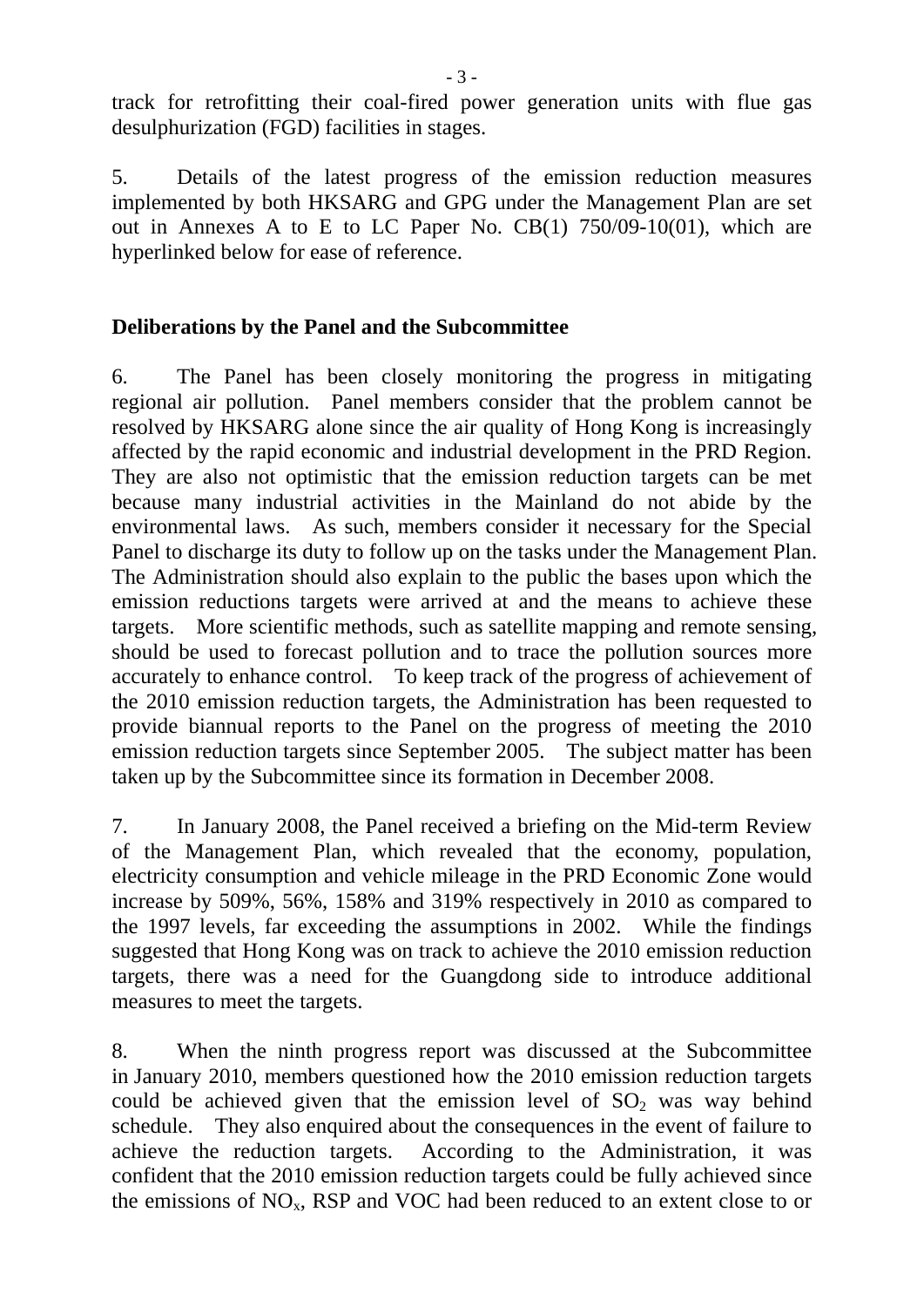even exceeding the reduction targets. Since the power sector was the major emission source accounting for nearly 90% of the local emissions, the Administration had imposed stringent emission caps in the specified licences of the power plants in order to achieve the  $2010$  emission reduction target for  $SO<sub>2</sub>$ . From 2010, the total  $SO<sub>2</sub>$  emissions of the power generation sector would not exceed 25 120 tonnes a year. Should any power company breach the respective emission cap, it would be liable to a fine of \$30,000 for each tonne of excessive emission upon first conviction, and a fine of \$60,000 for each tonne of excessive emission on a second or subsequent conviction as well as imprisonment for six months. Moreover, the power company's rate of return could be reduced by 0.2 or 0.4 percentage points for emitting more pollutants than permitted under the Scheme of Control Agreement. In this connection, the two power companies had been undertaking  $SO<sub>2</sub>$  abatement measures to fulfill the statutory emission requirements. The CLP Power Company Limited was retrofitting its four coal-fired generating units with FGD facilities, two of which would be completed in 2010 with the rest in 2011. On the other hand, The Hongkong Electric Company Limited had been retrofitting three more coal-fired generating units with FGD facilities, one of which was completed and had been in operation since July 2009 with the remaining retrofit to be completed in mid-2010. Both power companies would also increase the use of natural gas for power generation with a view to meeting the  $SO<sub>2</sub>$  emission cap in 2010.

### **Latest development**

9. The Administration proposes to brief members on the latest progress of measures under the Management Plan at the Subcommittee meeting on 28 January 2011.

# **Relevant papers**

Information papers provided by the Administration for the Environmental Affairs Panel meeting on 29 September 2005

http://www.legco.gov.hk/yr04-05/english/panels/ea/papers/ea0929cb1-2253-1-e.pdf http://www.legco.gov.hk/yr04-05/english/panels/ea/papers/ea0929cb1-2304-7-e.pdf

Information papers provided by the Administration for the Environmental Affairs Panel meeting on 23 January 2006

http://www.legco.gov.hk/yr05-06/english/panels/ea/papers/ea0123cb1-725-4-e.pdf http://www.legco.gov.hk/yr05-06/english/panels/ea/papers/ea0123cb1-2142-1-e.pdf